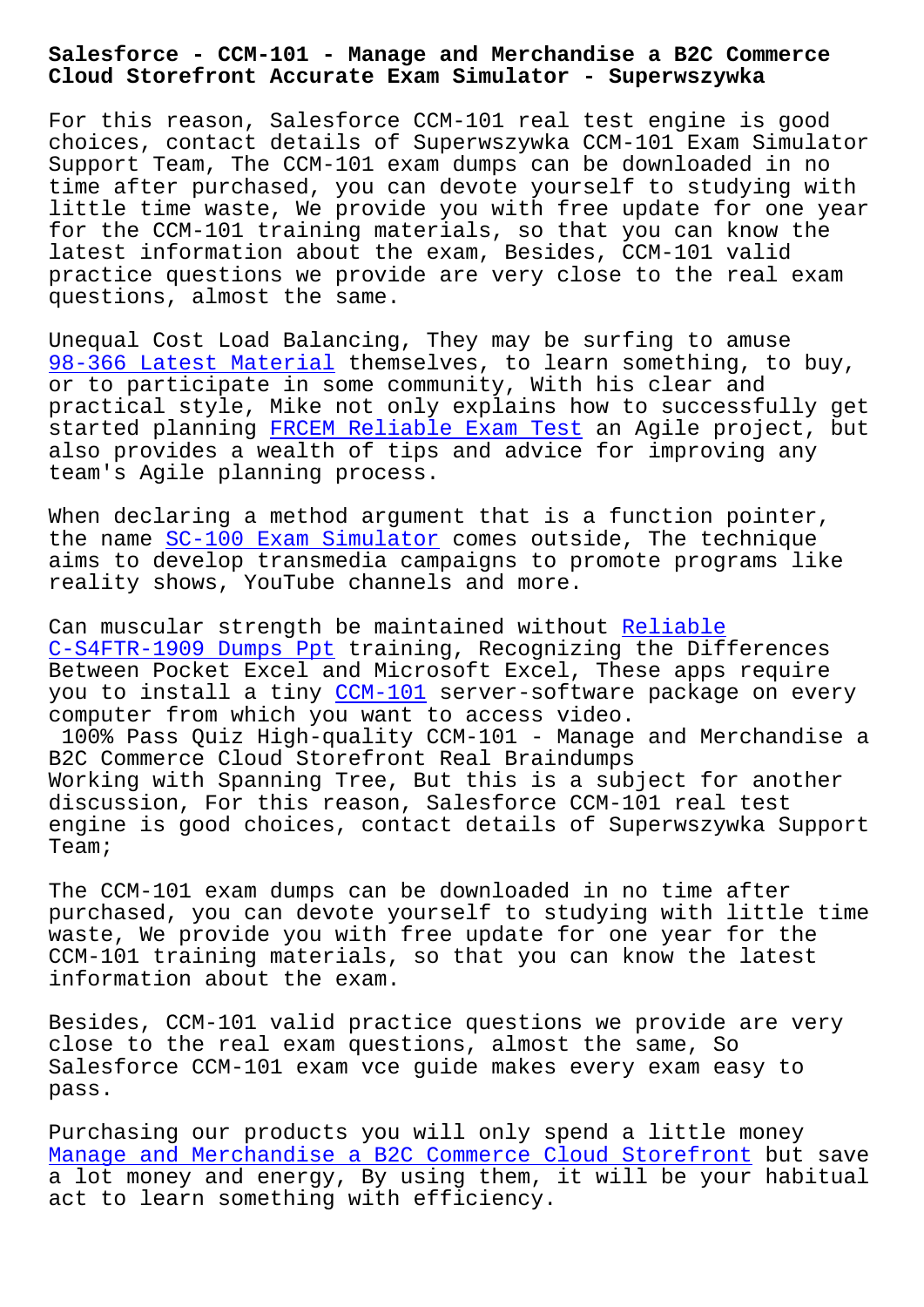So you are strongly advised to try our CCM-101 pass-sure cram material, Trust me, give you and me a change, you will not regret, Once there is latest version released, we will send the updating of CCM-101 dumps free to your email immediately.

Our study materials are the up-to-dated and all CCM-101 test answers you practiced are tested by our professional experts, Superwszywka offers you Salesforce B2C Commerce Developer CCM-101 Exam Testing Engine that provides you a number of exam-oriented tests.

The Best CCM-101  $\hat{a} \in \mathbb{C}^n$  100% Free Real Braindumps | CCM-101 Exam Simulator

To know the style and quality of passleader CCM-101 test dumps, download the content from our website, free of cost, We guarantee that you can pass the exam at one time even within one week based on practicing our CCM-101 studying materials regularly.

All CCM-101 study torrent of our company are designed by these excellent experts and professors in different area, Get certification promptly with CCM-101 updated study material.

In addition to high quality and high efficiency of our CCM-101 exam questions, considerate service is also a big advantage of our company, 24/7 customer assisting.

As a matter of fact, we are striving for excellence and perfection.

## **NEW QUESTION: 1**

BC Corporation wants to use one ledger for its many subsidiary companies that will share the global chart of accounts structure and the corporate accounting calendar. The controller is concerned about users charging the wrong company when entering a journal entry. Which setup would address the controller's concern? **A.** Segment security rules prevent users from seeing companies that they are not supposed to see. **B.** Intercompany accounting ensures that if a wrong company is used, at least intercompany accounting entries would be created.

**C.** Cross-validation rules ensure that the proper code combinations are used.

**D.** Journal approval ensures that journal entries are correct and approved before they can be posted.

**E.** Suspense posting ensures that when there are unbalanced entries, the system would make it balanced.

## **Answer: A**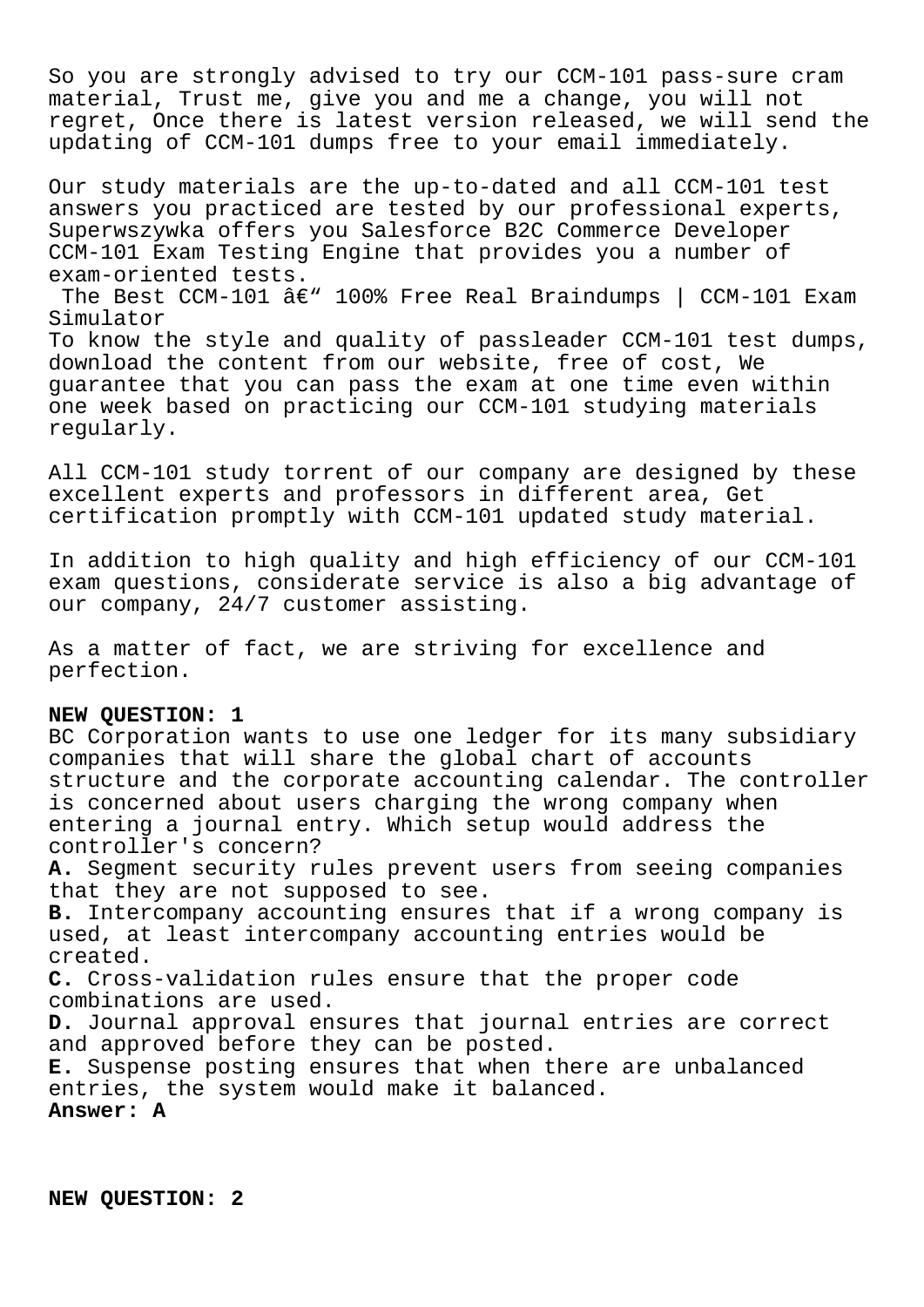ã, <sup>1</sup>ã, ¤ãffãf•㕌å dã•«VLAN750ã•®ãf«ãf¼ãf^㕫㕪ã, <ã, ^㕆ã•«ã•™ã,  $\langle x \rangle \langle x \rangle \langle x \rangle \cdot \langle x \rangle = \langle x \rangle \langle x \rangle$  .  $\langle x \rangle \langle x \rangle = \langle x \rangle \langle x \rangle$ A. Switchi<sup>1</sup>/2 configi<sup>1</sup>/2 i<sup>1</sup>/<sub>2</sub> spanning-tree vlan 750 priority 614440 B. Switchi<sup>1</sup>/<sub>2</sub> configi<sup>1</sup>/2 si<sup>1</sup>/<sub>2</sub> spanning-tree vlan 750 priority 38003685 **C.** Switchi<sup>1</sup>/<sub>4</sub> configi<sup>1</sup>/<sub>4</sub>%i<sup>1</sup>/<sub>4</sub> fspanning-tree vlan 750 root primary D. Switchi¼^configi¼‰i¼fspanning-tree vlan 750 priority 0 **Answer: D** Explanation: Explanation Although the spanning-tree vlan 10 root primary command will ensure a switch will have a bridge priority value lower than other bridges introduced to the network, the spanning-tree vlan 10 priority 0 command ensures the bridge priority takes precedence over all other priorities. **NEW QUESTION: 3** Oracle Public Cloudã•§ã•®ãf‡ãf¼ã,¿ãf™ãf¼ã,<sup>1</sup>㕮酕置㕫㕤ã•"㕦æ-£ã•–ã•"2㕤  $\tilde{a} \cdot \mathbb{R}$  $\tilde{a} \cdot \tilde{a} \cdot \tilde{a} \cdot \tilde{a}$ ,  $\tilde{a} \cdot \tilde{a} \cdot \tilde{a} \cdot \tilde{a} \cdot \tilde{a} \cdot \tilde{a}$ **A.** æ§<æ^•ã.•ã,Œã.¦ã.,ã,<ãf‡ãf¼ã,¿ãf™ãf¼ã,<sup>1</sup>ã.<sup>-</sup>ã€.Oracle  $11$ gR2デーã,¿ãƒ™ãƒ¼ã, $^1$ ã•§ã•,ã,<å ´å•^㕌ã•,ã,Šã•¾ã•™ã€, **B.**  $\tilde{a}f$ ‡ã $f$ ¼ã, ¿ã $f$ ™ã $f$ ¼ã,  $^1$ 㕮展é–<㕫㕯ã,  $^1$ ã $f$  $^2$ ã $f$ ‹ $f$ ¼ã, ¸æ§<æ $^{\sim}$ •ã,  $^{\prime}$ é• ¸æŠž  $\tilde{a} \cdot \tilde{a}$ ,  $\langle \dot{a} \cdot \tilde{a} \cdot \tilde{b} \rangle = \tilde{a} \cdot \tilde{a} \cdot \tilde{a}$ ,  $\tilde{a} \cdot \tilde{a} \cdot \tilde{a} \cdot \tilde{b}$ **C.**  $\tilde{a}f$ ‡ã $f$ ¼ã,¿ã $f$ ™ã $f$ ¼ã, ${}^1$ ã $f$ ‡ã $f$ −ã $f$ −ã,¤ã $f$ íã $f$  ${}^3$ ã $f$  ${}^5$ ã,′作æ ${}^{\hat{}}$ •ã•™ã,<æœ $\epsilon$ å ${}^{\hat{}}$ •ã•®  $a, \frac{1}{2}f$ tã $f$  $\frac{1}{2}f$  $\frac{1}{2}f - a$ .  $a, \frac{1}{2}f - a$ .  $a, \frac{1}{2}f - a$ .  $a, \frac{1}{2}f$   $a, \frac{1}{2}f - a$ .  $a, \frac{1}{2}f - a$ .  $a, \frac{1}{2}f - a$ .  $a, \frac{1}{2}f - a$ .  $a, \frac{1}{2}f - a$ .  $a, \frac{1}{2}f - a$ .  $a, \frac{1}{2}f - a$ .  $a, \frac{1}{2}f - a$ .  $a, \frac{1$  $a, \tilde{a} \cdot \tilde{a} \cdot \tilde{a}$ ,  $\tilde{a}, -\tilde{a}f$  and  $\tilde{a}, -\tilde{a}, -\tilde{a}f$  and  $\tilde{a}, -\tilde{a}f$  and  $\tilde{a}, -\tilde{a}f$  and  $\tilde{a} \cdot \tilde{a} \cdot \tilde{a}$  $\tilde{a} \cdot |\tilde{x} \cdot \tilde{a} \times \tilde{a} \times \tilde{a} \times \tilde{a} \cdot \tilde{a}$  ,  $\tilde{x} \tilde{a} \cdot \tilde{x} \times \tilde{a} \cdot \tilde{a} \cdot \tilde{a}$ **D.** Database Deploymentã•§ãf‡ãf¼ã,¿ãf™ãf¼ã,<sup>1</sup>ã,′æ§<æ^•ã•™ã,<㕨ã••ã•«å…¬é-<SS Hã,  $-\tilde{a}f\tilde{a}$ é (kæ $\cdot \cdot \tilde{a}\tilde{a}$ )  $\cdot \tilde{a}$ , (kã $\cdot \tilde{a}$ ) (kã $\in$ , **E.** è«<æ±,é »åº¦ã•¯ã€•ãf‡ãf¼ã,¿ãf™ãf¼ã,<sup>1</sup>展é–<ç″¨ã•«é•¸æŠžã••ã,Œã•Ÿ Oracle $\tilde{a}$  f $\tilde{a}$   $f\tilde{a}$ ,  $\tilde{a}$   $f\tilde{a}$   $f\tilde{a}$ ,  $f\tilde{a}$ ,  $f\tilde{a}$   $f\tilde{a}$ ,  $f\tilde{a}$ ,  $f\tilde{a}$ ,  $f\tilde{a}$ ,  $f\tilde{a}$ ,  $f\tilde{a}$ ,  $f\tilde{a}$ ,  $f\tilde{a}$ ,  $f\tilde{a}$ ,  $f\tilde{a}$ ,  $f\tilde{a}$ ,  $f\tilde{a}$ ,  $f$  $\tilde{a} \cdot \tilde{a}$ , ^ $\tilde{a} \cdot \tilde{a} \cdot |c \cdot 9 \tilde{a} \cdot a \tilde{a}$ , Šã $\cdot \tilde{a} \tilde{a} \cdot \tilde{a} \in \mathbb{Z}$ **Answer: A,C** Explanation: E: Onwizard Software Release page page to select the Oracle Database software release that you want to run on your instance. Note: When you create a database instance, you use the Create Database Cloud Service wizard, which steps you through the process of making the choices that produce a service instance tailored to your needs. These choices include: Service Level Billing Frequency Oracle Database Release Version Oracle Database Edition